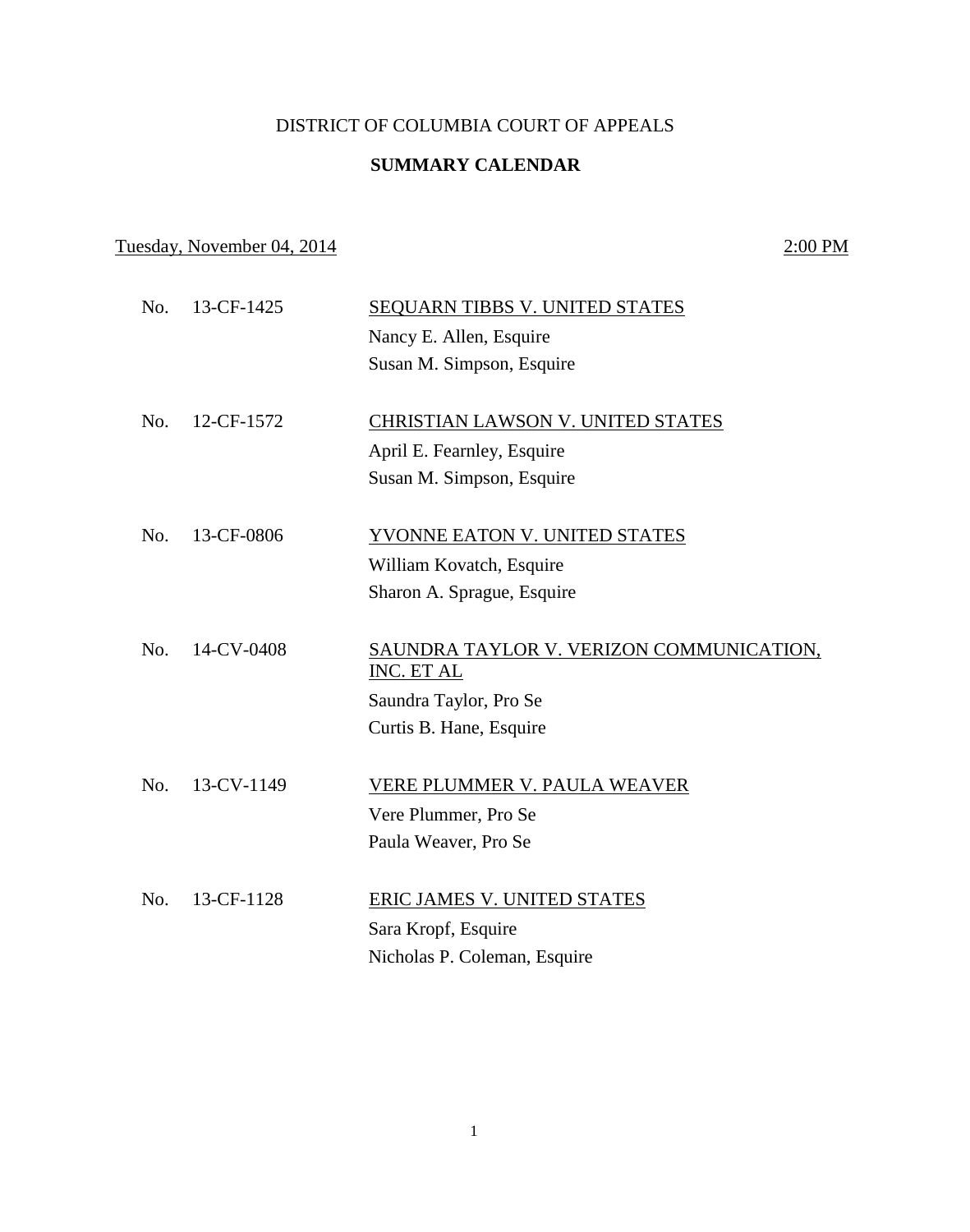| No. | 13-CM-0817 | STEVEN GREGORY DAVIS V. UNITED STATES                         |
|-----|------------|---------------------------------------------------------------|
|     |            | Thomas D. Engle, Esquire                                      |
|     |            | Jay Apperson, Esquire                                         |
|     |            |                                                               |
| No. | 14-AA-0266 | MAWALI KOCUVIE V. D.C. DEP'T OF EMPLOYMENT<br><b>SERVICES</b> |
|     |            | Michael J. Kitzman, Esquire                                   |
|     |            | Robin Cole, Esquire                                           |
|     |            |                                                               |
| No. | 13-CO-0747 | LEROY J. JENKINS V. UNITED STATES                             |
|     |            | Abram J. Pafford, Esquire                                     |
|     |            | Peter S. Smith, Esquire                                       |
| No. | 14-CV-0190 |                                                               |
|     |            | MICHAEL FRANCIS, ET AL V. MUNIR REHMAN, ET AL                 |
|     |            | Earl N. Mayfield, III, Esquire                                |
|     |            | Matthew August Lefande, Esquire                               |
| No. | 13-CV-1245 | VERNESTINE GOFF V. BENJAMIN PEASANT                           |
|     |            | Frederic W. Schwartz, Jr., Esquire                            |
|     |            | Matthew F. Feinberg, Esquire                                  |
|     |            |                                                               |
| No. | 13-CF-1085 | TYRELL J. THOMAS V. UNITED STATES                             |
|     |            | Denise D. Green, Esquire                                      |
|     |            | Debra L. Long-Doyle, Esquire                                  |
|     |            |                                                               |
|     |            |                                                               |

Wednesday, November 12, 2014 2:00 PM

| No. 13-CM-0627 | JERMAINE C. JACKSON V. UNITED STATES |
|----------------|--------------------------------------|
|                | Sidney R. Bixler, Esquire            |
|                | Jay Apperson, Esquire                |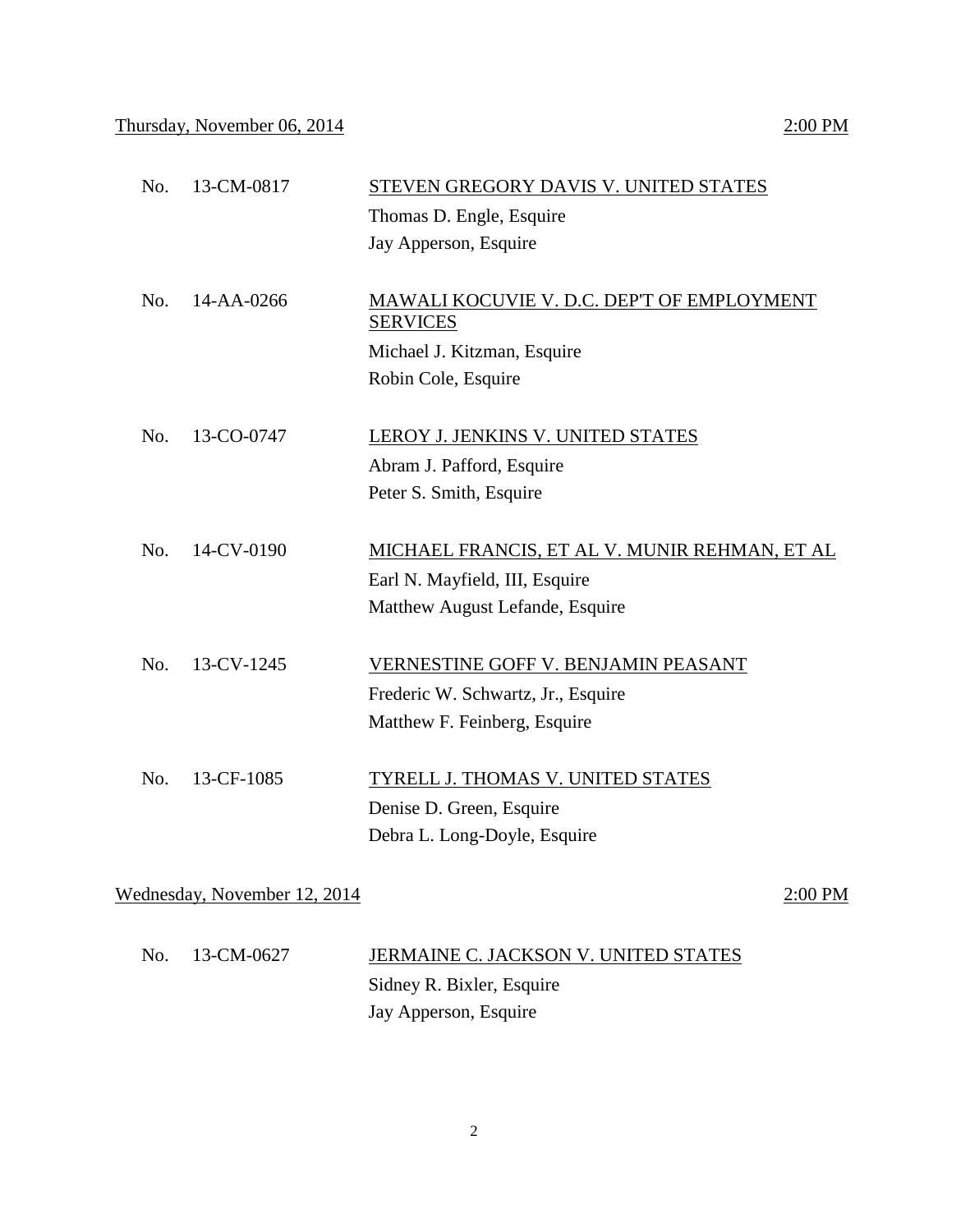| No. | 13-CF-0100                | JOHN A. WALKER V. UNITED STATES                                       |           |
|-----|---------------------------|-----------------------------------------------------------------------|-----------|
|     |                           | Kenneth Everett McPherson, Esquire                                    |           |
|     |                           | Kristina L. Ament, Esquire                                            |           |
| No. | 13-CM-1089                | ALVIN B. CORNES V. UNITED STATES                                      |           |
|     |                           | Maria G. Mendoza, Esquire                                             |           |
|     |                           | Allen T. O'Rourke, Esquire                                            |           |
| No. | 13-AA-1396                | <b>MATTHEW FORD V. NATIONAL ARCHIVES &amp;</b><br><b>RECORDS ADM.</b> |           |
|     |                           | Matthew Ford, Pro Se                                                  |           |
|     |                           | Jane M. Lyons, Esquire                                                |           |
| No. | 13-CV-1490                | NASSER HAJIABBASI V. RAJ MALLICK                                      |           |
|     |                           | D. Michelle Douglas, Esquire                                          |           |
|     |                           | Michael E. Brand, Esquire                                             |           |
|     |                           |                                                                       |           |
| No. | 13-PR-0872                | IN RE: TAHA AL-BASEER; SAADIA IBRAHIM,<br><b>APPELLANT</b>            |           |
|     |                           | Christina C. Forbes, Esquire                                          |           |
|     |                           |                                                                       |           |
|     | Friday, November 14, 2014 |                                                                       | $2:00$ PM |
|     |                           |                                                                       |           |
| No. | 13-CO-0972                | THOMAS M. CORBIT V. UNITED STATES                                     |           |
|     |                           | Thomas M. Corbit, Pro Se                                              |           |
|     |                           | Lauren R. Bates, Esquire                                              |           |
| No. | 13-CF-0305                | DANIEL RYAN BEASLEY V. UNITED STATES                                  |           |
|     |                           | Joanne Vasco, Esquire                                                 |           |
|     |                           | Anne Y. Park, Esquire                                                 |           |
|     |                           |                                                                       |           |
| No. | 13-CM-0951                | DEVON SHARP V. UNITED STATES                                          |           |
|     |                           | Tito Castro, Esquire                                                  |           |
|     |                           | Sharon A. Sprague, Esquire                                            |           |
|     |                           |                                                                       |           |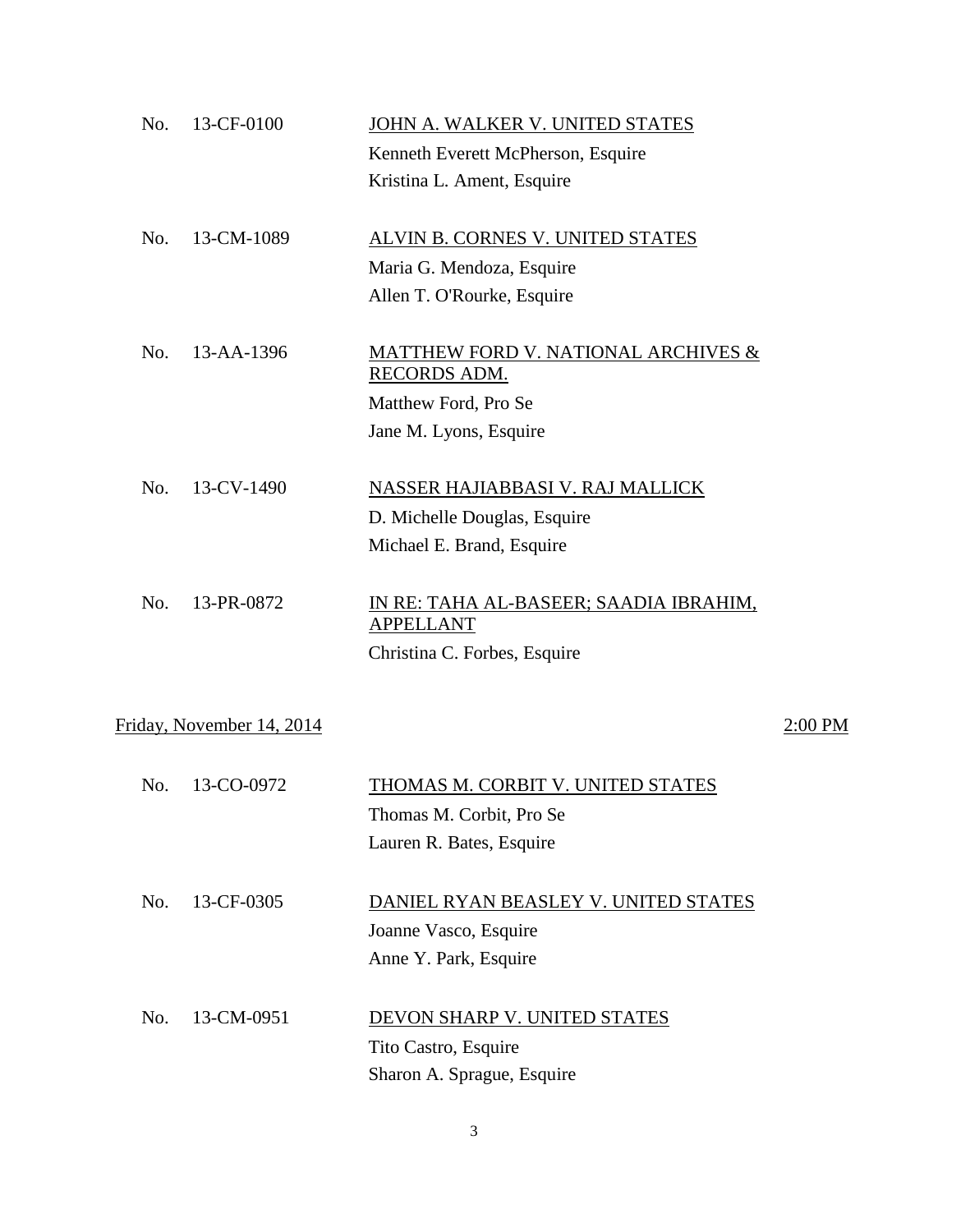| No. | 13-AA-1194                 | ROBIN Y. JACKSON V. D.C. RENTAL HOUSING<br><b>COMMISSION</b>       |
|-----|----------------------------|--------------------------------------------------------------------|
|     |                            | Robin Y. Jackson, Pro Se                                           |
|     |                            | Carol S. Blumenthal, Esquire                                       |
|     |                            |                                                                    |
| No. | 13-AA-1052                 | D.C. PUBLIC SCHOOLS V. D.C. DEP'T OF EMPLOYMENT<br><b>SERVICES</b> |
|     |                            | Jason Lederstein, Esquire                                          |
|     |                            | Krista N. DeSmyter, Esquire                                        |
|     |                            |                                                                    |
| No. | 13-FM-1500                 | TODD D. ZIRKLE V. LORI SAXON                                       |
|     |                            | Todd D. Zirkle, Pro Se                                             |
|     |                            | Robert N. Maxwell, Esquire                                         |
|     |                            |                                                                    |
|     | Tuesday, November 18, 2014 | 2:00 PM                                                            |
|     |                            |                                                                    |
| No. | 13-CT-0226                 | MOHAMED FADUL V. DISTRICT OF COLUMBIA                              |
|     |                            | Murray Kamionski, Esquire                                          |
|     |                            | John J. Woykovsky, Esquire                                         |
|     |                            |                                                                    |
| No. | $13 - AA - 1010$           | AISHA PARKER V. CHARLES TINI & ASSOCIATES, INC.                    |
|     |                            | Denise M. Clark, Esquire                                           |
|     |                            | Timothy P. Cole, Esquire                                           |

No. 12-FS-1001 **IN RE: L.T., APLT** Kyle A. McGonigal, Esquire John W. Donavan, Esquire

| No. $12-CT-1010$ | LOUIS EMIL SCHNEIDER V. DISTRICT OF COLUMBIA |
|------------------|----------------------------------------------|
|                  | David H. Stringer, Esquire                   |
|                  | Janice Y. Sheppard, Esquire                  |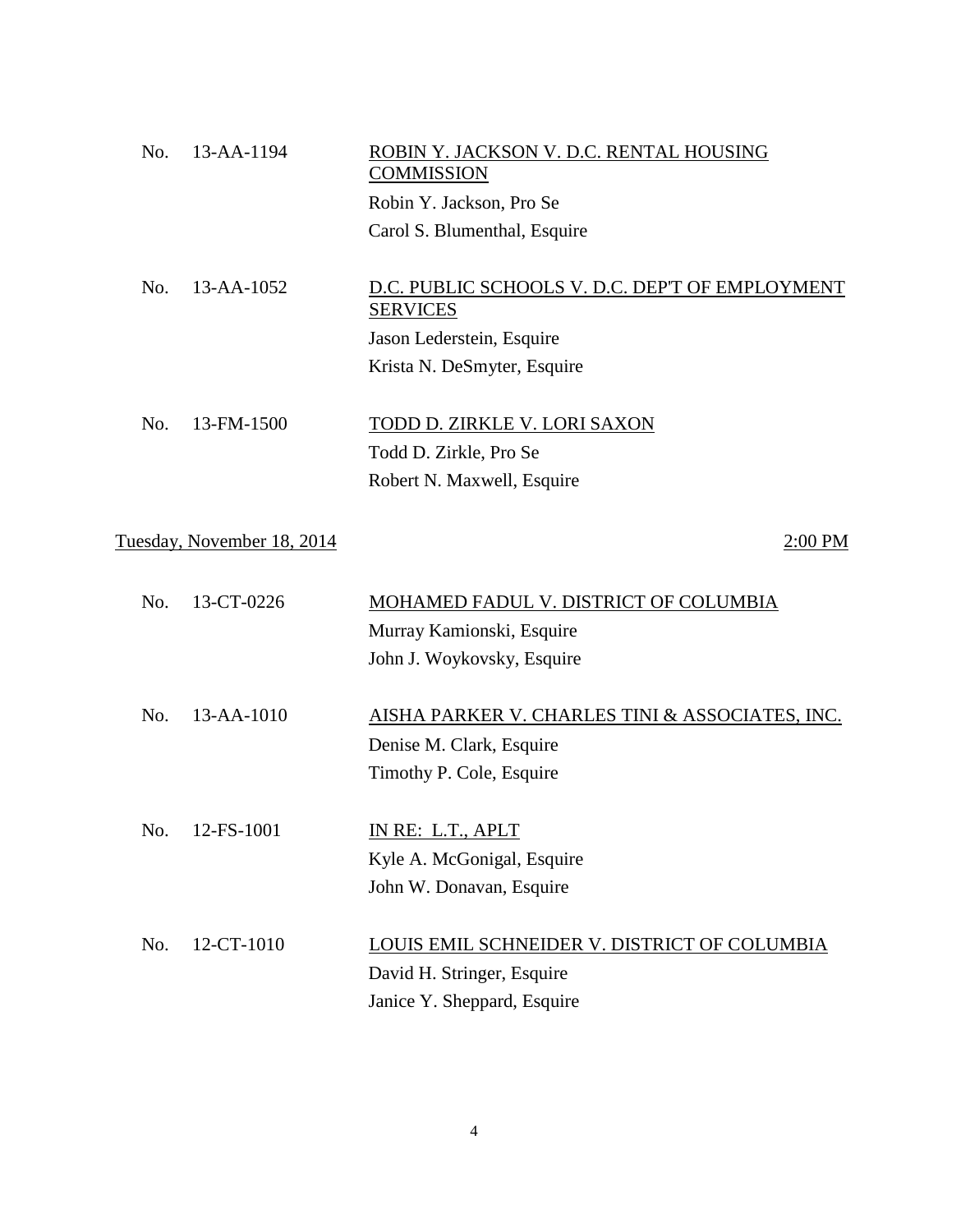|     | $No. \quad 14$ -CV-0219 | GEORGE H. MORRIS, JR V. KENNETH MORRIS, ET AL |
|-----|-------------------------|-----------------------------------------------|
|     |                         | Kenneth C. Crickman, Esquire                  |
|     |                         | Kevin Zieleniewski, Esquire                   |
|     |                         |                                               |
| No. | 14-FM-0043              | PATRICIA PATTERSON V. VERNON A. SMITH, SR.    |

Patricia Patterson, Pro Se Vernon A. Smith, Sr., Pro Se

# Wednesday, November 19, 2014 2:00 PM

| No. |            | ANTONIO JEROME REED V. UNITED STATES                                     |
|-----|------------|--------------------------------------------------------------------------|
| No. | 13-CM-1138 | ANTONESE REED V. UNITED STATES                                           |
|     |            | William Kovatch, Esquire                                                 |
|     |            | Randy Evan McDonald, Esquire                                             |
|     |            | David B. Goodhand, Esquire                                               |
|     |            |                                                                          |
| No. | 12-CF-0903 | YAHYA ABDUSSAMADI V. UNITED STATES                                       |
|     |            | Andrew R. Szekely, Esquire                                               |
|     |            | Rockne Chickinell, Esquire                                               |
|     |            |                                                                          |
| No. | 14-AA-0102 | JOSEPHINE BEMBRY V. D.C. DEP'T OF EMPLOYMENT<br><b>SERVICES</b>          |
|     |            | Matthew J. Peffer, Esquire                                               |
|     |            | Todd S. Sapiro, Esquire                                                  |
|     |            |                                                                          |
| No. | 13-AA-1482 | ADRIENNE JOHNSON V. D.C. DEP'T OF EMPLOYMENT<br><b>SERVICES</b>          |
|     |            | Matthew J. Peffer, Esquire                                               |
|     |            | David M. Schoenfeld, Esquire                                             |
|     |            |                                                                          |
| No. | 13-CV-0976 | ALICE HOLLAND V. DISTRICT OF COLUMBIA<br>DEPARTMENT OF CORRECTIONS ET AL |
|     |            | James E. McCollum, Esquire                                               |
|     |            | Carl J. Schifferle, Esquire                                              |
|     |            | 13-CM-1104                                                               |